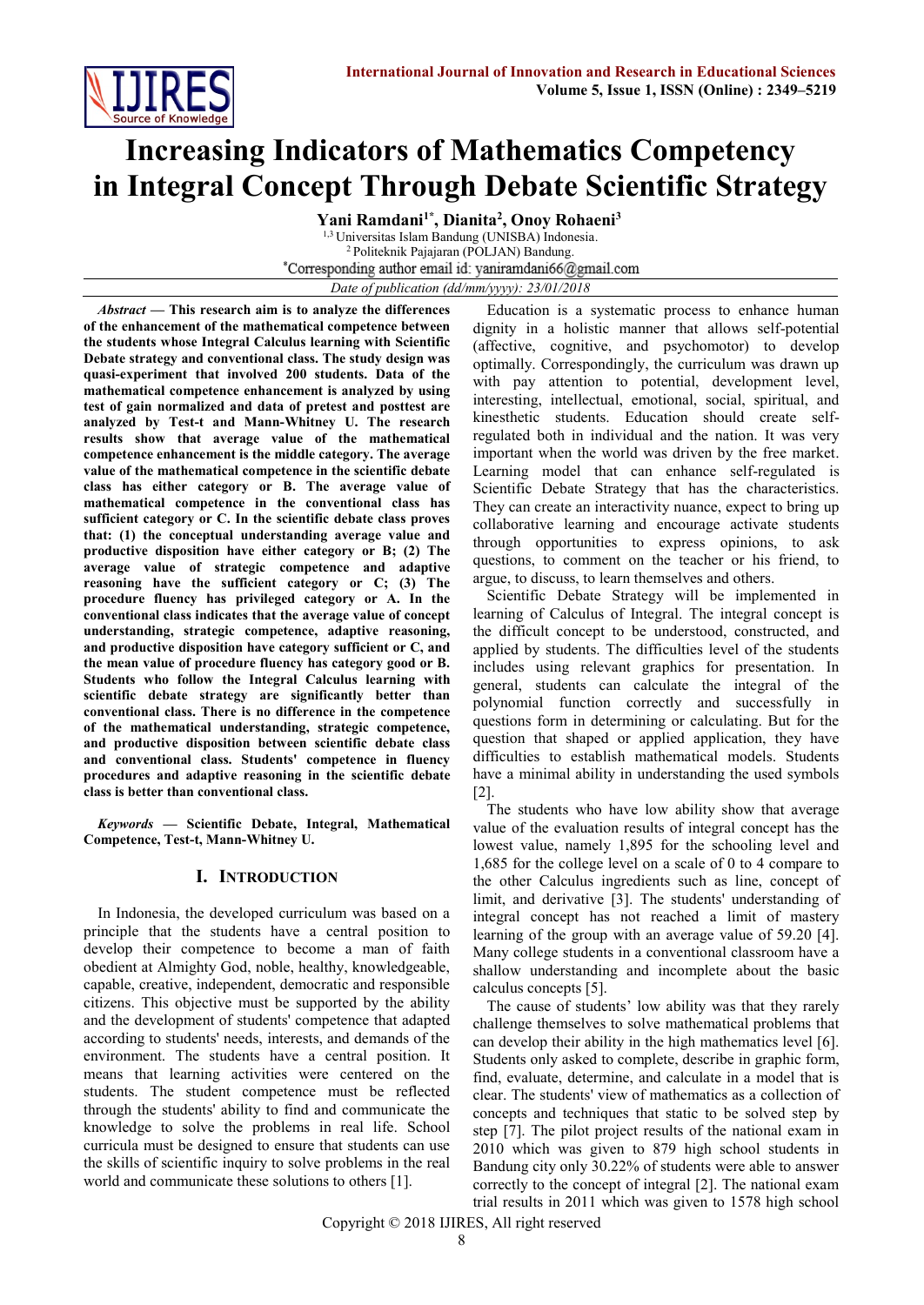

students in the Bandung city, demonstrated that the ability had decreased, only 6.7% students were able to answer correctly to the concept of integral. In general, the calculus instructional process in conventional class is still presented in the form of the problem-solving exercises, explanation of concepts and techniques through examples, concepts and techniques form [4].

The above condition needs the learning strategies to optimize the mathematical competence. Scientific Debate strategy can deliver the students in achieving these objectives. It was supported by [8], the Scientific Debate strategies application can enhance the students' understanding of the integral concept during the final exam. The applied Scientific Debate exposes that the majority of the students reaches the mastery learning to understand the integral concept and they can explore the knowledge without using algorithm [9]. Scientific Debate application can enhance the mathematical communication and connection ability compared to conventional [2]. Scientific Debate strategy can develop students' mathematical creative thinking abilities better than conventional [10]. This condition is recommended by [1] that, teachers should encourage students to undergo a cognitive process as scientists do, including present a question, form a hypothesis, design an exploration, acquire data, draw conclusions, redesign explorations, and form or revise theories [1].

### **II. REVIEW OF THE LITERATURE**

#### *A. The Importance of Integral Concept*

Integral is an important concept in mathematics and has widespread applications in science and industry, such as: the using of oil droplets rate from the tank to determine the leakage amount during a particular time interval, the use of the Endeavour space shuttle speed to determine the reached height in a certain time, the using of consumption energy knowledge to determine the used energy somewhere one day. In some fields, the integral is used to solve the volume related problems, the curve length, the estimated population, cardiac output, dam style, business, consumer surplus, baseball, and others.

The integral concept is the main concept in mathematics and science. The mastering mathematics is crucial as a strong base to study in a range of disciplines, including engineering, business, and finance [11]. Additionally, mathematical skills and knowledge have been considered to be essential to learn at university in health science [12], [13]. Economic and industry expert predicts that all new economic will be built on the base of mathematics and science [14].

# *B. Learning Design in Scientific Debate*

# *Enhancement of Mathematical Competence*

There is five interrelated mathematics competency (intertwine), namely: the understanding of concepts, operations, and relationships [15]. Procedure fluency is capable of applying the procedures flexibly, accurately, efficiently, and right. Strategic competency is the ability to formulate, to present, and to solve the mathematical problem. The adaptive reasoning is the capacity to think logically, reflect, explain and give the justification. Productive disposition is the ability to see mathematics as the knowledge that is useful and meaningful. The mathematical competence that developed in the Scientific Debate strategy is suitable with the raised mathematical competence [16]. They are abilities in reason of mathematical, mathematical argumentation, mathematical communication, modeling, problem-posing and problemsolving, representation, the using of the symbol, the using of tools and technology. The ability in mathematical competency subsequently will lead to the ability to solve mathematical problems in other fields and their real life.

The Scientific Debate strategy uses the informative teaching in presenting materials [10]. It means that teaching materials are given directly without processing. The non-informative teaching materials are packaged in the problem form to think and to solve so that it can optimally develop mathematical competence. The noninformative teaching materials are directed toward procedure ability in finding mathematical concepts use that associated with the integral completion. It can solve non-routine problems based on the finding procedures, submit justification for the conclusion. So that, students can apply the mathematical competence that they have already learned to solve their real-life problems.

Teaching materials must be studied and implemented in debate for strengthening understanding concept. Uncertainty is created by the Lecturer through writing different solutions that it has to be validated and concluded. Building knowledge in the implementation of Scientific Debate strategies was based on some habits that they can be created such as creating uncertainty completion. In mathematical knowledge, uncertainty was expressed in the conjecture form. The different result was developed and validated. Students were trained to generate and validate the relevant conjecture. This habit supporter was a fundamental principle to solve the problem. It proves that the new knowledge can obtain to students by discovering the uncertainty of mathematical propositions. This uncertainty was created by the lecturer with the following steps: the Lecturer initiates and organizes all differences of student solutions without evaluating the truth. This solution was given back to the students to be considered and discussed. Each solution that is produced must be supported by giving the arguments that can to be proven. The proof which was not right it must be supported by counter-examples, and others. The statement was justified by showing theorem or the applicable rules. Some false statement was presented as a "false statement" and justified with counter-examples. To provide the modification of statement, the Lecturer needs to determine the counter-example, conduct the observation, produce a new conjecture and an argument, and perform validation that students are given by validating the argument.

The following example was created by using the didactic situation in Scientific Debate strategies to enhance students' mathematical competence in the learning of Integral Calculus:

The Lecturer gave the statement to be debated by students: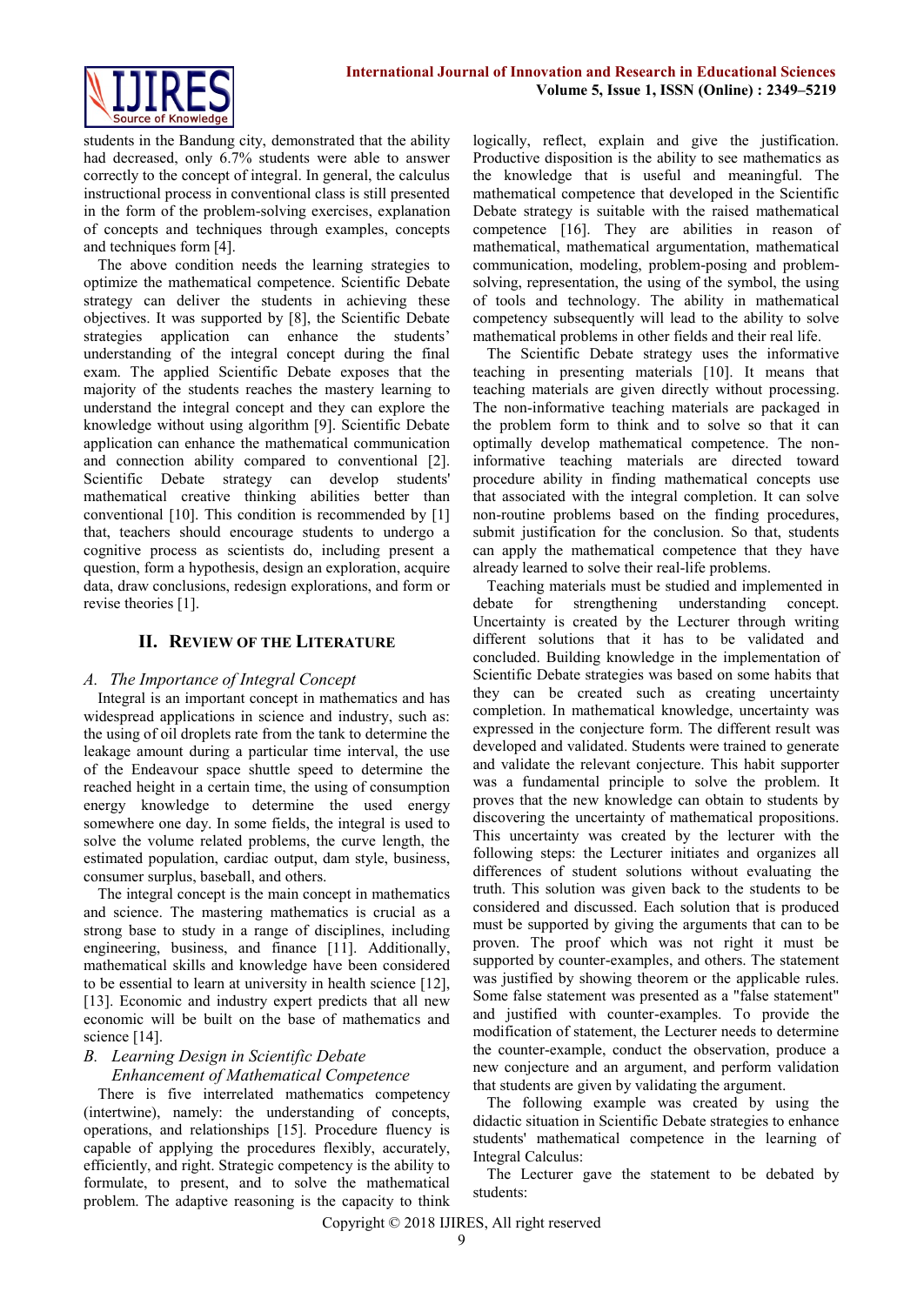



If *f* was a continuous function in the interval  $a \le x \le b$ , we divide the [*a,b*] interval into *n* partition that has the same width was

$$
\Delta x = (b - a)/n
$$

We assume

$$
x_0( = a), x_1, x_2, ..., x_n (= b)
$$

was in the partition points and we select the

 $x_1^*, x_2^*, ..., x_n^*$  sample point in this partition, so that

 $\begin{bmatrix} x_i \\ y_i \end{bmatrix}$  lied in the partition-*i*,  $\begin{bmatrix} x_i - 1 \\ y_i \end{bmatrix}$ . So That, definition of boundary integral in [*a, b*] interval was

$$
\int_{a}^{b} f(x) dx = \lim_{n \to \infty} \sum_{i=1}^{n} f(x_i^*) \Delta x
$$

And then, Lecturer gave the question:

Can you make some conjectures form of

$$
\int_{a}^{b} f(x) dx
$$

While students learned about this concept, the teaching stages were observed as follow:

1. Counter-example: a student stated that the function *F* was said the derivative inverse of the function *f* on the interval  $a \le x \le b$  if  $F'(x) = f(x)$  for all x in  $a \le x \le b$ . The other student stated

$$
\int_{a}^{b} f(x) dx
$$

this was a contradiction of the statement:

$$
\frac{dt}{dx} = f(x)
$$

And then, the entire students concluded whether his statement was true or not.

2. Statement modification: a student suggested a statement, if *f* was a continuous function in the interval [a, b] then:

$$
\int_{a}^{b} f(x) dx
$$

can be defined as the total area under the curve *f* which it has the form:

$$
A = \lim_{n \to \infty} \sum_{i=1}^{n} f(x_i) \Delta x;
$$
  

$$
A = \lim_{n \to \infty} \sum_{i=1}^{n} f(x_{i-1}) \Delta x
$$
  

$$
A = \lim_{n \to \infty} \sum_{i=1}^{n} f(x_{i}^{*}) \Delta x
$$

3. Counter-example: the some students claim the example opponents of

$$
\int_{a}^{b}f(x) dx
$$

 $A = \sum_{i=1}^{n} f(x_i) \Delta x$  $A = \sum_{i=1}^{n} f(x_{i-1}) \Delta x$  $A = \sum_{i=1}^{n} f(x_i^*) \Delta x$ 

The same function was used in number two, but it was not defined as a limit form. It was contradicted the modified statements.

- 4. Observation: All students considered the mentioned counter-example.
- 5. A New Conjecture: a student suggested,

$$
A = \sum_{i=1}^{n} f(x_i^*) \Delta x
$$

(Student think that this statement was incorrect) it was not the broad of the curve under area, but it was a Riemann amount that is defined as

$$
R_n = \sum_{i=1}^n f(x_i^*) \Delta x
$$

While

$$
\int_{a}^{b} f(x) dx
$$

was the Riemann integral at the interval [a, b].

6. An Argument: from number five, students obtain an explanation about Riemann sum that it forms:

$$
R_n = \sum_{i=1}^n f(x_i^*) \Delta x
$$

the form of

$$
A = \int_{a}^{b} f(x) \, dx
$$

was the Riemann integral on the interval [a, b], and

$$
\int_{a}^{b} f(x) dx \neq \sum_{i=1}^{n} f(x_i) \Delta x
$$

Some students did not believe that it was always right. This stepping debate revealed that the teacher shows some results and definition that were discussed to determine and conduct a lack of understanding in some students. In particular, they have not understood correctly. It proves that:

$$
\int_{a}^{b}f(x)dx
$$

was a Riemann integral on the segment  $[a, b]$  if  $b > a$ and the integral decreased if  $b < a$ , to analyze this phenomenon, we can say that it was a repetition of what it has been learned. A stable knowledge in integral has been learned in the previous year.

Was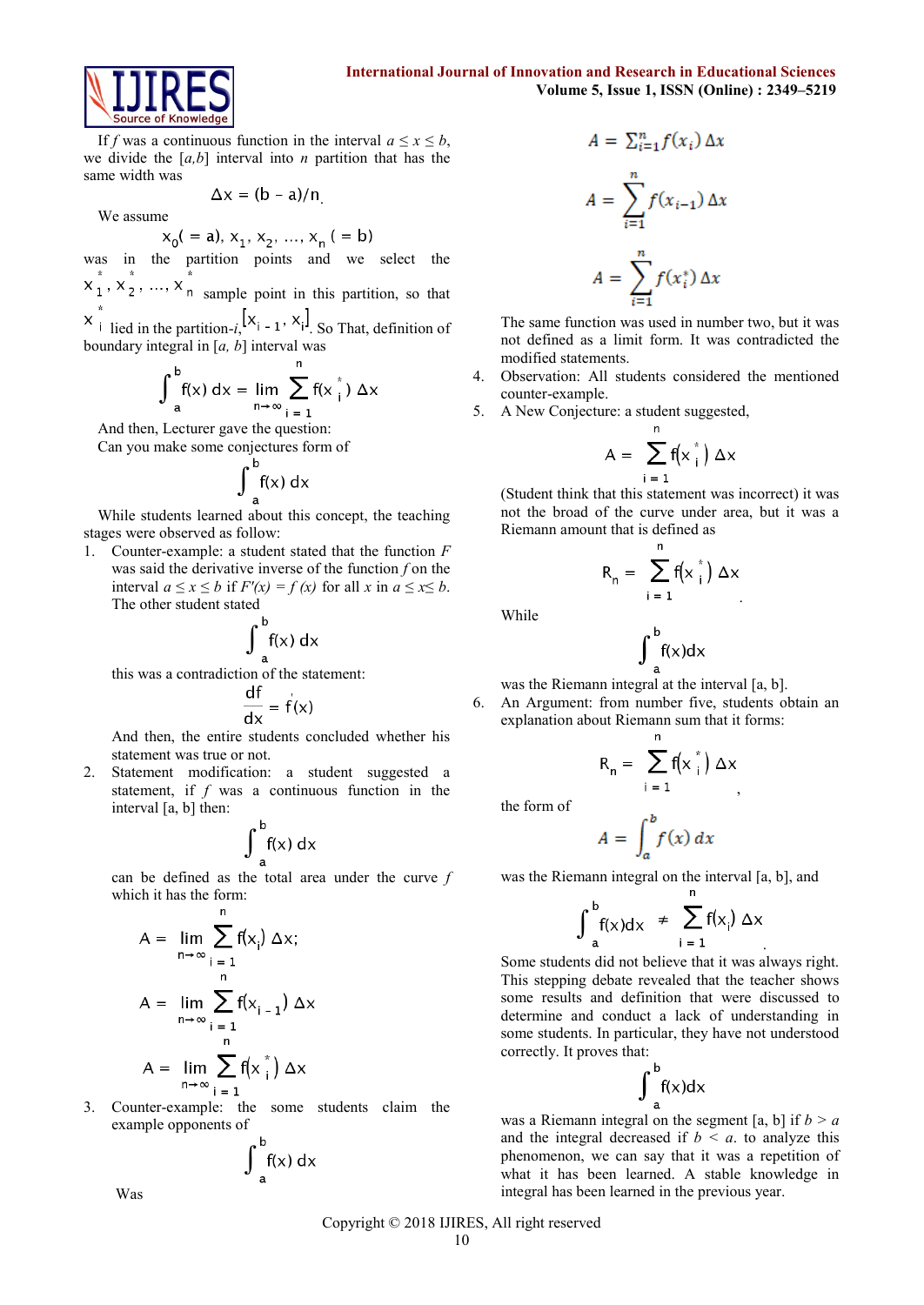

7. Validation: students know the curve broad validation concept under area  $y = f(x)$  with

$$
\int_{a}^{b} f(x) dx
$$

integral concept. It can be defined as the limit of Riemann sum, and it has the form

$$
\int_{a}^{b} f(x) dx = \lim_{n \to \infty} R_n = \lim_{n \to \infty} \sum_{i=1}^{n} f(x_i^*) \Delta x
$$

This debate needs two hours. The above example illustrates the debated proposition during the learning.

# **III. AIMS**

This research conducts the mathematics competency by measuring five of mathematical competence that it is interrelated with each other. Specifically, the part of verification is investigated by analyzing differences enhancement of mathematical competence (mathematical understanding, adaptive reasoning, strategic competence, procedure fluency, and productive disposition) between the group of student with Scientific Debate Strategy and conventional learning in Calculus of Integral.

#### **IV. METHODS**

#### *A. Participant*

The subject in this study is students of Mathematics and Statistics Department Bandung Islamic University (Unisba). The subjects of the study were two-level students ( $N = 200$ ). It consists 106 students. They are groups of scientific debate strategy as the experimental class and 94 students as a group of conventional learning in the control class.

#### *B. Data Analysis*

Data analysis was performed by using Statistical Package for Social Science (SPSS) software version 18 (IBM Corporation). Increased category of mathematical competence among the group of students of Scientific Debate strategy and the group of the conventional used test of normalized gain according to Meltzer (2002) with the formula:

| Normalized gains $(g)$ = | Postes Score - Pretes Score |  |  |
|--------------------------|-----------------------------|--|--|
|                          | Ideal Score - Pretes Score  |  |  |

With the category  $(g)$  of normalized gain is:  $g < 0.3$  is low;  $0.3 \leq g \leq 0.7$  is moderate, and  $0.7 \leq g$  is high. The category level of value is  $80 \le N < 100$  is A,  $70 \le N < 79$  is B,  $60 \le N$  < 69 is C,  $50 \le N$  < 59 is D and *N* < 50 is E. The difference of enhancement of mathematical competence indicator between Scientific Debate and conventional learning is used *t*-test and Mann-Whitney U with p-value = 0.05.

#### **V. RESULTS**

#### *A. Category of Enhancement of Mathematical Competency*

Based on the results of data calculations of mathematical competency indicators are X<sup>1</sup> (Understanding the concept),  $X_2$  (Procedure fluency),  $X_3$ (Strategic competence),  $X_4$  (Adaptive reasoning), and  $X_5$ (A productive disposition) it is obtained that the enhancement of mathematical competence for the experiment and control class is  $g = 0.47$  and  $g = 0.44$ including the moderate category.

| Table 1. Enhancement of Mathematical Competency for |  |
|-----------------------------------------------------|--|
| Each Indicator                                      |  |

| Class      | Indicator of<br>Competency | Average of<br>Gain<br>Normalized | Category |
|------------|----------------------------|----------------------------------|----------|
|            | $X_1$                      | 0.494                            | Medium   |
| Experiment | $X_2$                      | 0.743                            | High     |
|            | $X_3$                      | 0.404                            | Medium   |
|            | $X_4$                      | 0.342                            | Medium   |
|            | $X_5$                      | 0.538                            | Medium   |
| Control    | $X_1$                      | 0.387                            | Medium   |
|            | $X_2$                      | 0.849                            | High     |
|            | $X_3$                      | 0.291                            | Low      |
|            | $X_4$                      | 0.489                            | Medium   |
|            | $X_5$                      | 0.468                            | Medium   |

#### *B. Enhancement of Mathematical Competence Indicator*

Description of enhancement indicator statistic data of mathematics competence

**Table 2. Data Description of Indicator OF Mathematical Competency**

| Class   |                                               | $X_1$ | $X_2$ $X_3$ $X_4$ $X_5$       |  |
|---------|-----------------------------------------------|-------|-------------------------------|--|
| Control | Mean                                          |       | 65.80 70.51 56.59 64.92 63.93 |  |
|         | Std. Deviation 16.62 15.04 12.36 14.49 11.92  |       |                               |  |
|         | Experiment Mean 71.47 85.59 66.18 67.02 71.35 |       |                               |  |
|         | Std. Deviation 19.13 16.70 15.36 17.14 12.19  |       |                               |  |
| Total   | Mean                                          |       | 68.81 78.50 61.67 66.03 67.86 |  |
|         | Std. Deviation 18.17 17.60 14.80 15.94 12.59  |       |                               |  |

The calculation results show that average value of the mathematical competence enhancement is the medium category. The average value of the mathematical competence in the scientific debate class is good category or B. The average value of mathematical competence in the conventional class is sufficient category or C. In the scientific debate class shows that: (1) the average value of understanding conceptual and productive disposition are good category or B; (2) The average value of strategic competence and adaptive reasoning are in the sufficient category or C; (3) The average value of the procedure fluency is privileged category or A. In the conventional class show that the average value of understanding concept, strategic competence, adaptive reasoning, and productive disposition are sufficient category or C. The mean value of procedure fluency is good category or B.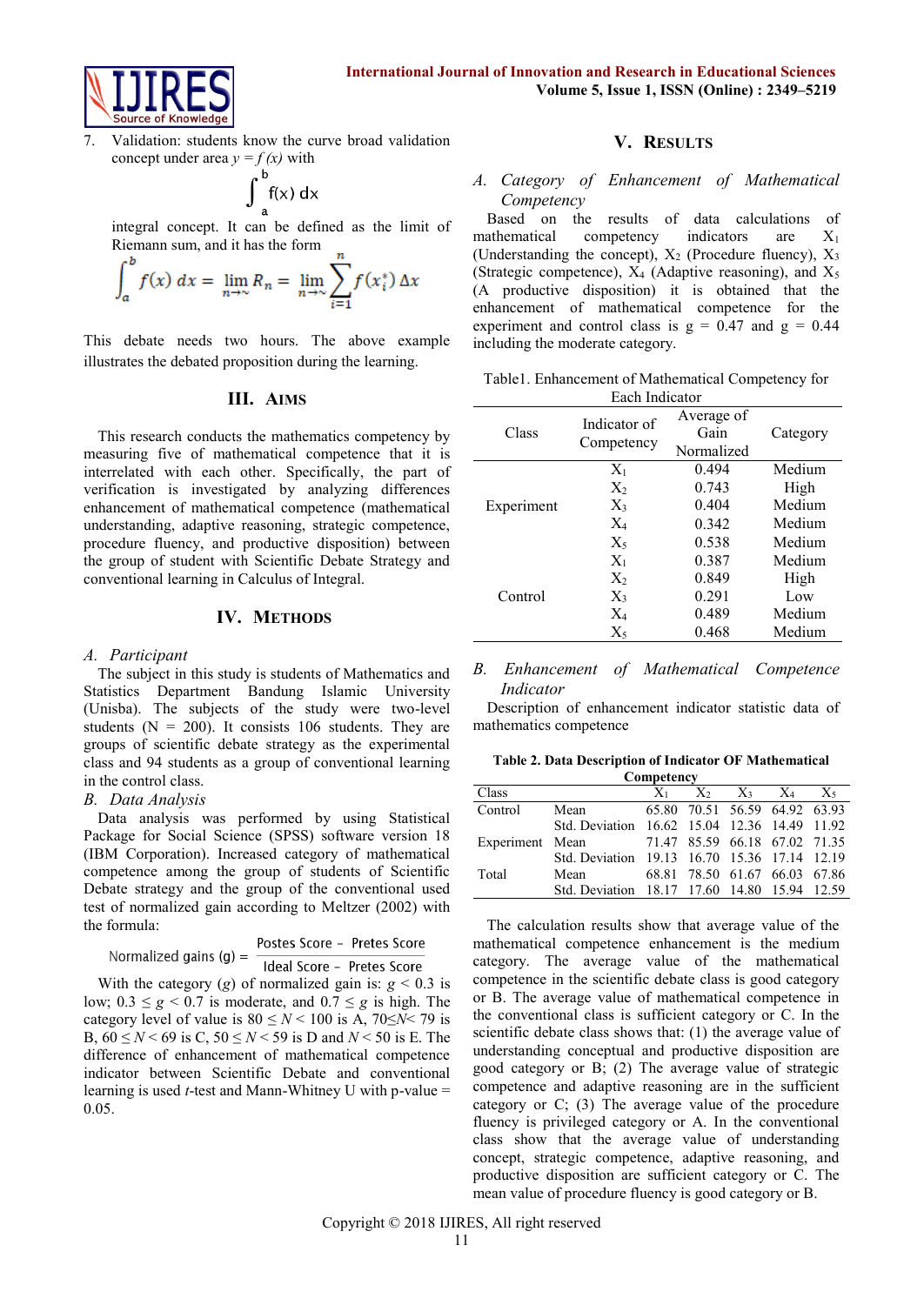

Furthermore, to analysis the influence of learning factors on the enhancement of mathematical competence indicator conducted the prerequisite test, i.e., normality test of data and homogeneity of data variance; Respectively with Shapiro-Wilk test and Levene test (F test). The test one was tested at significance level  $\alpha = 0.05$ with the t-test.

**Table 3. Independent Samples Test of Concept** 

| Understanding |                             |          |         |                              |
|---------------|-----------------------------|----------|---------|------------------------------|
|               |                             |          |         | t-test for Equality of Means |
|               | Variable                    |          | df      | $Sig.$<br>(2-tailed)         |
|               | Equal variances assumed     | $-1.875$ | 198     | 0.062                        |
|               | Equal variances not assumed | $-1.870$ | 192.698 | 0.063                        |

From Table 3 is known that there is no the difference of the enhancement of mathematical understanding between the class of scientific debate strategy and conventional class. But the average score of mathematical understanding at the class of scientific debate is higher than conventional class. The indicator of mathematical competence of X2, X3, X4, and X5 was tested at a significance level of  $\alpha = 0.05$  with Mann-Whitney U. The results of the calculations are presented in Table 4.

**Table 4. Statistics Test of Procedure Fluency, Strategic Competence, Adaptive Reasoning, and Productive** 

| <b>Disposition</b>    |          |                                     |          |          |  |  |
|-----------------------|----------|-------------------------------------|----------|----------|--|--|
| <b>Statistic Test</b> | $X_{2}$  | $X_3$                               | $X_4$    | X5       |  |  |
| Mann-Whitney U        |          | 4657.000 4606.000 4101.500 3471.500 |          |          |  |  |
| Wilcoxon W            |          | 9122.000 9071.000 9772.500          |          | 7936.500 |  |  |
| Z                     | $-0.796$ | $-0.920$                            | $-2.155$ | $-3.698$ |  |  |
| Asymp.                | 0.426    | 0.357                               | 0.031    | 0.000    |  |  |
| $Sig. (2-tailed)$     |          |                                     |          |          |  |  |

a. Grouping Variable: Class

From Table 4 it is known that: (1) enhancement of the procedure fluency with scientific debate strategy is not different from conventional learning. (2) There is no difference in enhancement of strategic competency of students who follow Integral Calculus learning with scientific debate strategy compared to conventional learning. (3) The enhancement of students' adaptive reasoning that follows Integral Calculus learning with scientific debate strategy better than conventional learning. (4) There is a difference in enhancement of students' productive disposition who follow Integral Calculus learning with scientific debate strategy to conventional.

# **VI. DISCUSSION**

Overall, the strategy of scientific debate can enhance students' mathematical competence better than conventional learning. At the scientific debate strategy, students with active learning will have a positive correlation in their learning achievement. In everyday life requires activeness. Learning and working actively is more fun. Learning actively will broaden the horizons and so on. Learning actively is very important to help the youngster in the future need [17].

Scientific debate is implemented at the integral calculus class. The integral problem that students must solve is mathematics application problem. This condition can broaden student insight so that students can interpret mathematics not only mathematics itself but also its role in other fields. Mathematics is not a set of separate topics, but it is a network of closed related ideas [18]. The students can get a picture of concepts and ideas about relationships between mathematics and science, and students gain more experience from problem of mathematics application [19]. The contextual learning can enhance the ability of creative thinking, the ability of critical thinking and self-regulated learning [20]. Students are trained to do good interrelations in mathematics in other fields so that students realize the importance of mathematical connection capability. The carrying capacity to improve mathematical competence can include context, place, situation, climate, or social factors [21]. There are several characteristics of problem-based learning. These characteristics are student-centered learning [22]. Learning occurs in small groups. The teacher acts as a facilitator or mentor. The problem is focused and given stimulus for the learning process. Problems as a vehicle for the development of problem-solving ability, and new information or concepts can be obtained through selfdirected learning activities.

Other strategies that can be used in problem-based learning are SSCS strategies (Search, Solve, Create, and Share) [23]. Search refers to brainstorming activities to identify problems and generate ideas to explore. The solving refers to activities that generate and implement plans to find solutions, develop critical and creative thinking skills, propose hypotheses, choose appropriate methods for solving problems, collect data, and analyze them. The benefits of problem-based learning are put forward by [24], which can shape positive attitudes and creativity, enhance deep understanding, and develop problem-solving skills or investigative skills that can be applied in various areas of life. Related to problem-based learning weaknesses, Vernon and Blake (Xiuping, 2002) suggest that the focus of problem-based learning on specific goals, problem-based learning does not necessarily imply an increase in student academic achievement as measured by general tests that often focus more on mechanistic skills.

The ability of adaptive reasoning also appears to be able to develop optimally. Students are challenged to use their reason to solve problems. To develop conceptual understanding, fluency in the procedure, and strategic competence, students are required to solve problems in writing, and they are also required to account for their answers through debate as a means of communicating their knowledge. The students who are trained in mathematical communication skills, their learning needs to be conditioned to give an argument for each answer and respond to the answers given by others so that what is being learned becomes more meaningful to them [25]. To improve mathematical conceptual understanding, students can do it by expressing their mathematical ideas to others [26].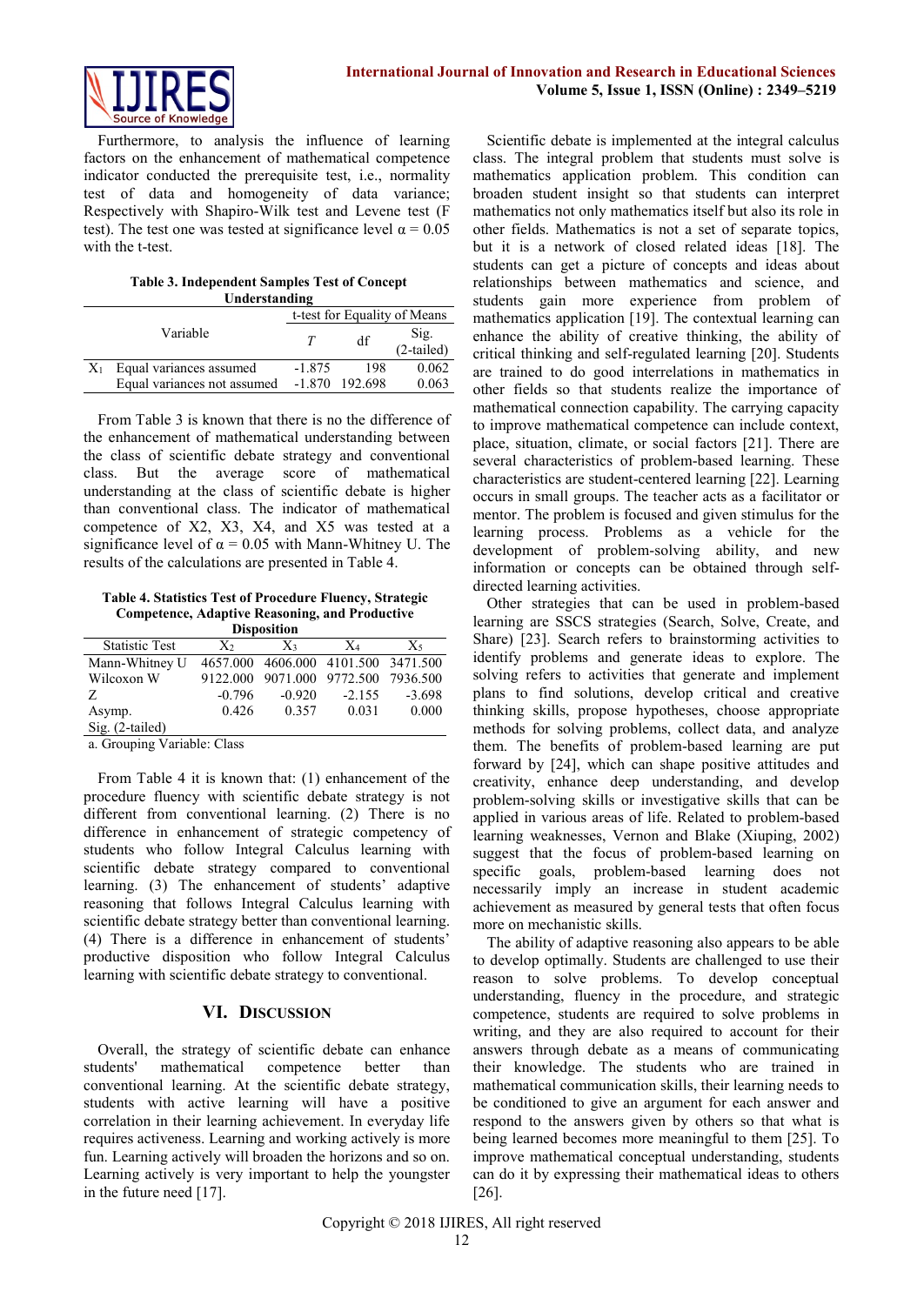

Mathematical learning model with the scientific debate is used in the current era of information, where knowledge can be obtained easily, cheaply and quickly by students through the internet and lecturers are not the only source of knowledge information. Students can actively equip themselves with the knowledge which will be accepted before college, and they can discuss and argue with other students or with lecturers about the knowledge that they seek for themselves.

From the characteristics of the scientific debate strategy, it appears that every student is required to be able to construct and understand knowledge independently. Thus, students have an enormous role in understanding concepts, representing problems, developing procedures, finding principles, and applying those concepts, procedures, and principles in solving problems. One of the keys to success in solving problems is to represent the problem appropriately [27]. In line with that [28] also reveals that one component of problem-solving is the representation which represents mathematical ideas related to the problem in a pure and simple, so it is easy to be processed, operated and sought the solution. Meanwhile, the main role of lecturers is more as a facilitator who must always facilitate every development that occurs to students during the learning process taken place. This is in line with Piaget's statement "Knowledge is actively constructed by the learner, not passively received from the environment" [29]. Piaget's statement implies that every student is not passively accepting the knowledge of his surroundings but it must be active to rediscover knowledge independently. The role of the lecturer only leads the students to seek and understand the knowledge meaningfully. Science is needed by humans when it has benefits for life. Learning and teaching are reflective phenomena based on interconnections between lecturers and students who are coleaders in finding and understanding the meaning [30]. Constructivism assumes that students must construct their knowledge. Knowledge as a habit allows students to develop their mathematical compositions [31].

'Gains' and 'participation' in learning are interrelated and interacted synergistically [32]. There are three types of identifiable relationships: individual learning can be better or less good than socially mediated learning. People can participate in collective learning, sometimes with what is learned to be distributed through the collective, rather than in the minds of individuals. The individual and social aspects of learning can interact with mutual reinforcement in a 'reciprocal spiral relationship.

Scientific debate strategy is one of the learning models that can enable students in learning. Each student is given the opportunity to express opinions, ask questions, comment on the lecturer and his friends, argue, discuss, learn on their own, etc., then students can learn actively. To create such conditions, lecturers should be able to invite the participation of students in learning to teach, that is by providing many opportunities for students to learn actively, especially through the debate. This practice will support improving mathematical competence. The use of Mathematical Habits of Mind (MHM) strategy can improve student performance in solving problems [33]. We are what we repeatedly do. Individual success is largely determined by the habits that it performs [34].

In the implementation of scientific debate learning model, students are challenged to express and reflect on their thoughts related to the material being studied. Students should also be able to ask things that they are not known or still in doubt either to other students or lecturers. Formulating questions or problems is often more essential than the solution of the problem itself [35]. Asking new questions and seeing new possibilities from old problems require creative imagination. The ability to argue about how the problem-solving process is done, why certain problem-solving strategies are used, and why the solution obtained is correct or appropriate are an important aspect in addressing problem-solving skills [36]. One form of mathematical communication is speaking; it is identical with arguing or discussion [26]. Advantages of the discussion, among others: can accelerate the understanding of learning materials and skills using the strategy [37]. Helping students construct a mathematical understanding. Mathematicians usually do not solve individual problems, but they build ideas with other experts in a team. To help students in analyzing and solving problems wisely, [38] states that there is a significant relationship between the ability of mathematical creative thinking with the capacity to ask questions. Also, understanding problems, developing problem-solving strategies, and reflecting on conformity or correctness of solutions are also components of Szetela and Nicol's problem-solving capabilities (Chicago Public Schools Bureau of Student Assessment, 2000).

In the context of mathematics, [33] identify some of the habits of mathematical thinking are: explore mathematical ideas; reflect on the truth of the answer (reflect on their response to see whether they have made an error); Identify problem-solving strategies that can be applied to solve problems on a wider scale (identify problem-solving approaches that are useful for large classes of problems); ask yourself if there is "something more" than the mathematical activity that has been done (generalization); formulate question and construct the example [33]. These creative thinking habits above as components of a learning strategy, the Mathematical Habit of the Mind (MHM) strategy [33]. MHM strategies are used to develop mathematical competence, such as the ability to think creatively and capacity to solve mathematical problems through the development of mathematical thinking habits. Brainstorming is an idea development strategy that is used in groups so that each group member freely expresses his ideas [21].

Implementation of scientific debate, lecturers, coordinate different answers. The evaluation of the replies was handed back to the students. The lecturer directs the student toward the correct answer. These principles are delaying evaluation, taking account of quantity, and giving freedom of thought [39]. The principle of delaying evaluation emphasizes that lecturers do not immediately evaluate or assess the truth or appropriateness of an idea that put forward by students. Evaluating student ideas earlier is at risk of blocking the flow of subsequent ideas.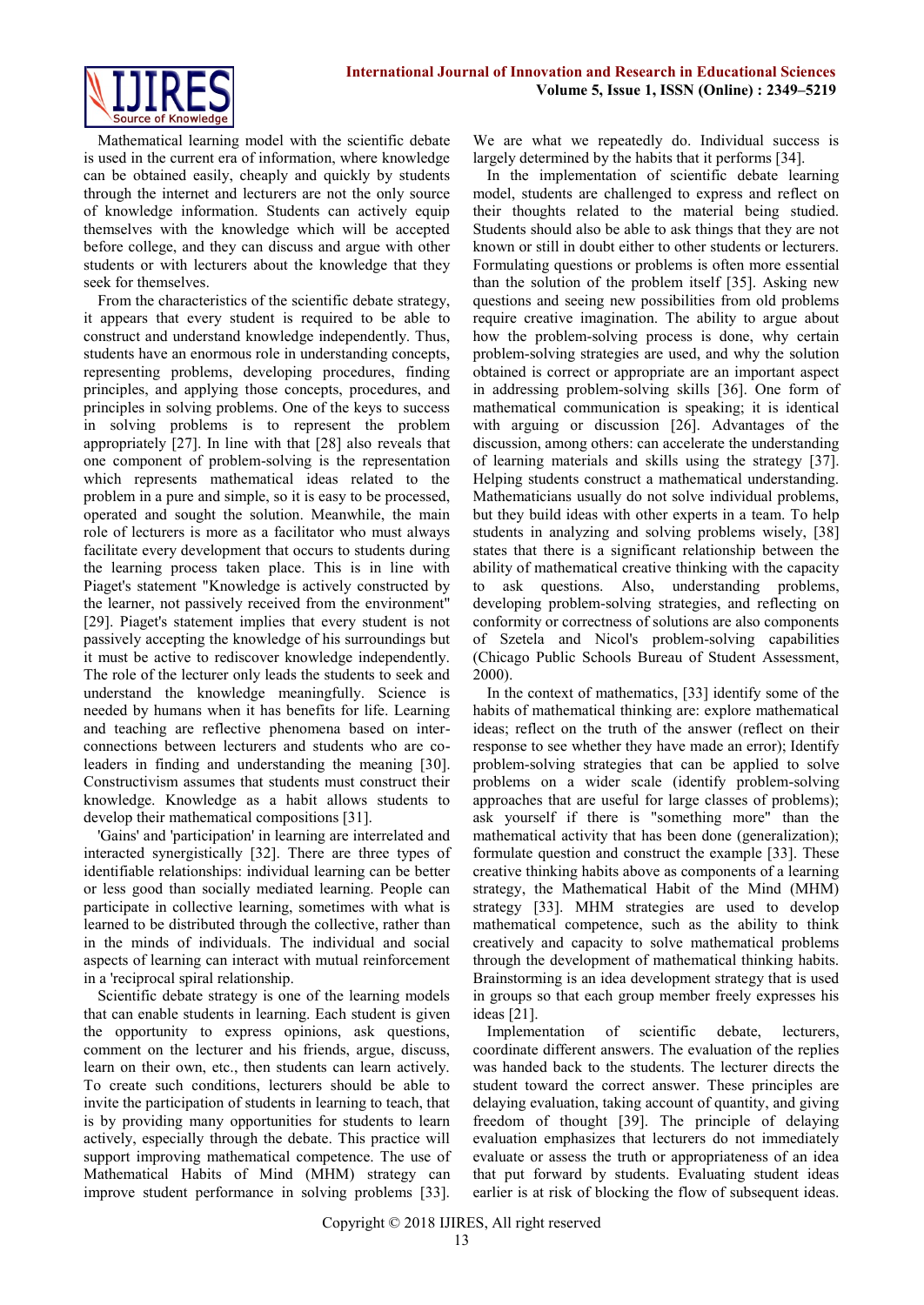

The principle of caring for quantity emphasizes the importance of developing as many ideas as possible. If there are ideas that are in sufficient quantity, then the opportunity to obtain a quality idea is greater. The principle of freedom of thought emphasizes the giving of freedom to the students to generate unusual ideas.

Stages of reflection or looking back according to [33] can consolidate student knowledge and develop their ability to solve problems [33]. A reflection stage to help students to organize their thought. In general, reflection has not become a student habit [33]. In fact, the students often do not realize what they think and do [40].

#### **VII. CONCLUSION**

Quantitative calculations show that the enhancement of the average mathematical competence is in the medium category. Students who follow Integral Calculus learning with scientific debate strategy are significantly better than traditional learning. There is no difference enhancement of mathematical understanding between conventional and scientific debate strategies class. But the average score of mathematical understanding with scientific debate strategy class is greater than the conventional class. The enhancement of students' procedure fluency that follows the Integral Calculus learning with scientific debate strategy better than conventional class. There is no difference in the enhancement of students' strategic competency who follow Integral Calculus learning with scientific debate strategy compared to traditional learning. But the average score of strategic competence with scientific debate strategy class is greater than the traditional class. Improvement of students' adaptive reasoning who follow Integral Calculus learning with scientific debate strategy is better than traditional learning. There is no difference in the increase of students' productive disposition following Integral Calculus learning with scientific debate strategy compared to traditional learning. But the average score of students' increased mathematical disposition with scientific debate strategy is greater than the conventional class.

#### **ACKNOWLEDGMENT**

This study was supported by Ministry of Research and Technology Directorate of Higher Education (KEMENRISTEKDIKTI). We are grateful to anonymous reviewers for reviewing earlier versions of this manuscript. We also appreciate the help from Rector and Research Institutions and Community Service; the final version would not have been possible without their constructive comment.

#### **REFERENCES**

[1] Huey-Por Chang, Chin-Chang Chen, Gwo-Jen Guo, Yeong-Jin Cheng, Chen-Yung Lin and Tsung-Hau Jen, "The Development of a Competence Scale for Learning Science: Inquiry and Communication," *International Journal of Science and Math Education*, 9*,* 1213-1233, 2011.

- [2] Ramdani, Yani, "*Scientific Debate Instructional to Enhance Students Mathematical Communication, Reasoning, and Connection*," Bandung: Indonesian Education University, 2011.
- [3] Orton, A., Student' understanding of Integration. *Educational Studies in Mathematics*, 1983, 14, pp. 1-18.
- [4] Ramdani, Yani, "Scientific Debate Instructional to Enhance Students Mathematical Communication, Reasoning, and Connection Ability in the Concept of Integral," *Proceeding*, *International Conference on Mathematical and Computer Sciences,* 2013.
- [5] Sabella, M.S., and Redish, E. F., "Knowledge Organization and Activation in Physics Problem-Solving," *Phys. Educ. Res., Am. J. Phys. Suppl. 75, 1017*, 2007.
- [6] Ferrini-Mundy, J. and Graham, K. G., An Overview of the Calculus Curriculum Reform Effort: Issues for Learning, Teaching, and Curriculum Development, *The American Mathematical Monthly*, 1991, *98*(7), pp. 627-635, [Online]. Available: <http://portal.acm.org/citation.cfm?id=115400>
- [7] Romberg, T. A., & Fredric W. T., "*Mathematics Curriculum Engineering: Some Suggestions from Cognitive Science, The*
- *Monitoring of School Mathematics": Background Papers*, (2), 1987.
- [8] Legrand, M., *et al.*, "Le debat scientifique (Scientific debate)", *Actes du Collaques franco-allemands de Marseille* (Acts of the Franco-German Collaques of Marseille)*,* 53-66, 1986.
- [9] Alibert, D., Legrand, M. & Richard, F., "Alteration of didactic contract in the codidactic situation," *Proceeding of PME 11,*  Montreal, 379-386, 1987.
- [10] Ramdani. Yani, "Scientific Debate Instructional for the Enhancement Creative Thinking Ability of Student," *MIMBAR, Social and Development Journal, Vol. 30, Number. 1,* (2014).
- [11] Anderton, R.S., Hine G., & Joyce C., Secondary school mathematics and science matter: Academic performance for the secondary student transitioning into university allied health and science courses, *International Journal of Innovation in Science and Mathematics Education,* (2017), 25(1), pp. 34-47*.*
- [12] Anderton, R.S., & Chivers, P.T., Predicting academic success of health science students for first-year anatomy and physiology, *International Journal of Higher Education,* (2016), 5(1), 250- 260*.*
- [13] Hine, G., Anderton, R., & Joyce, C., Mathematics: A good predictor for success in a health science degree, *Proceedings of the Australian Conference of Science and Mathematics Education,* 2015, pp. 114-117, Perth: Curtin University.
- [14] Wilson, R., & Mack, J., Declines in high school mathematics and science participation: Evidence of students' and future teachers' disengagement with math. *International Journal of Innovation in Science and Mathematics Education,* 2014, 22(7), 35-48.
- [15] Kilpatrick, J., Swafford, J., & Findell, B., *Adding it up: Helping Children Learn Mathematics*, 2001, Washington, DC: National Academy Press.
- [16] Niss, G., Goals of mathematics teaching. In A.J. Bishop, K. Clementa, C. Keitel, J. Kilpatrick,& C. Laborde (Eds.), *International Handbook of mathematical education*, 1996, Netherlands: Kluwer Academic Publisher.
- [17] Ruseffendi, H. E. T., *Fundamentals of Education Research & Other Non-Exacta Fields*, 2005, Bandung: Tarsito.
- [18] NCTM, *Principles, and Standards for School Mathematics,*  Reston, 2000, Virginia.
- [19] Harnisch D.L., et al., Using Visualization to Make Connections Between Math and Science in High School Classrooms, 2003. [online], http://www.aace.org/conf/site/ pt3/paper\_3008\_403.pdf] [5 September 2009]
- [20] Ratnaningsih, *Effect of Contextual Learning on Critical Thinking and Creative Thinking Mathematics and Self-reliance Learning High School Students*, 2007, Dissertation at Graduate School University of Education Indonesia Bandung. Not published
- [21] Alexander, K. L., *Effects Instruction in Creative Problem Solving on Cognition, Creativity, and Satisfaction Among Ninth Grade Students in an Introduction to World Agricultural Science and Technology Course*, 2007, Dissertation in Faculty of Texas Tech University.